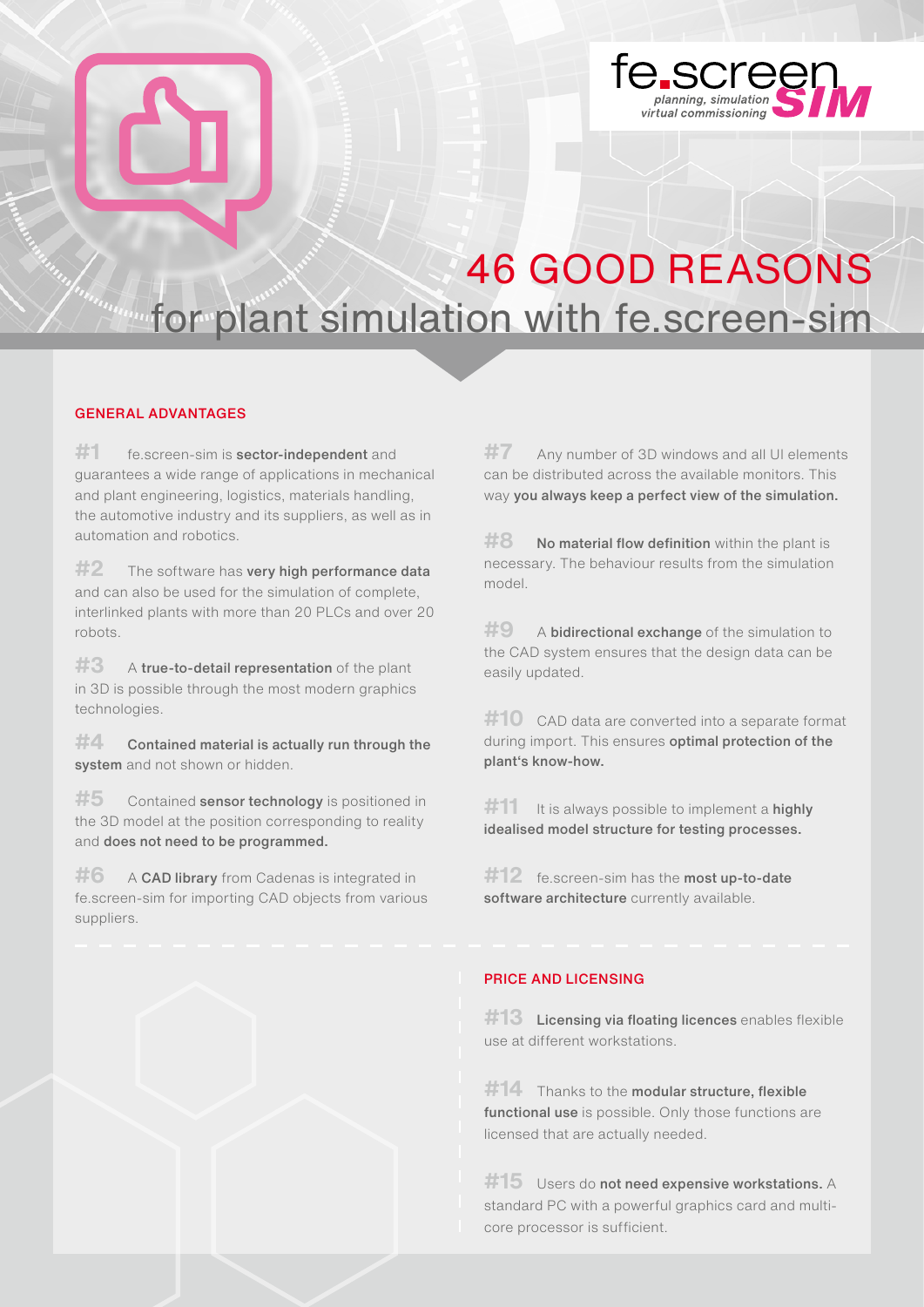

#### TECHNICAL AREA MODELLING

#18 fe.screen-sim is **multi-user capable.** Several users can work on one project/model at the same time.

#19 A role and authorisation concept is available for model editing with several users.

#20 No switching between model creation and simulation is necessary. Changes in the model are therefore immediately visible in the simulation..

**#21** A separate interface is available for viewing and forcing variables for targeted monitoring and analysis of the system statuses.

**#22** fe.screen-sim contains a Software Development Kit (SDK), which ensures maximum flexibility for the development of own applications and extensions.

**#23** External programs can communicate with fe.screen-sim via a programming interface (API) and be used, for example, for automated model construction.

**#24** An integrated signal recorder enables rapid fault analysis in the event of a malfunction. Signals in the PLC that have led to a fault can be analysed together with the model.

# TRAINING AND DISTRIBUTION

**#16** An integrated material and model editor ensures a realistic representation of models - also for documentation and the simulation experience.

**#17** The simple and uncomplicated connection to common VR glasses ensures a realistic use of the model.

**#25** Thanks to extensive **CAD import options** including kinematic information of many common formats, easy model creation is guaranteed.

**#26** An automated generation of simulation models through open interfaces (API) is possible and guarantees rapid model creation, e.g. in combination with the CAD system.

#27 A data transfer and delivery can be tailored by the user to a **wide variety of systems** (control systems, HMI etc.).

**#28** fe.screen-sim contains an object catalogue that can be combined quickly, flexibly and as desired. The areas of application are wide-ranging - from mechanical engineering to logistics.

**#29** A fast and flexible kinematisation of the simulation model with an editor is possible at any time. Changes can even be made to the mesh and vertical model.

**#30** A library function with available behavioural models and code examples for special requirements as well as CAD model libraries (e.g. Kuka, ABB, Fanuc robots) guarantees a fast construction of simulation models.



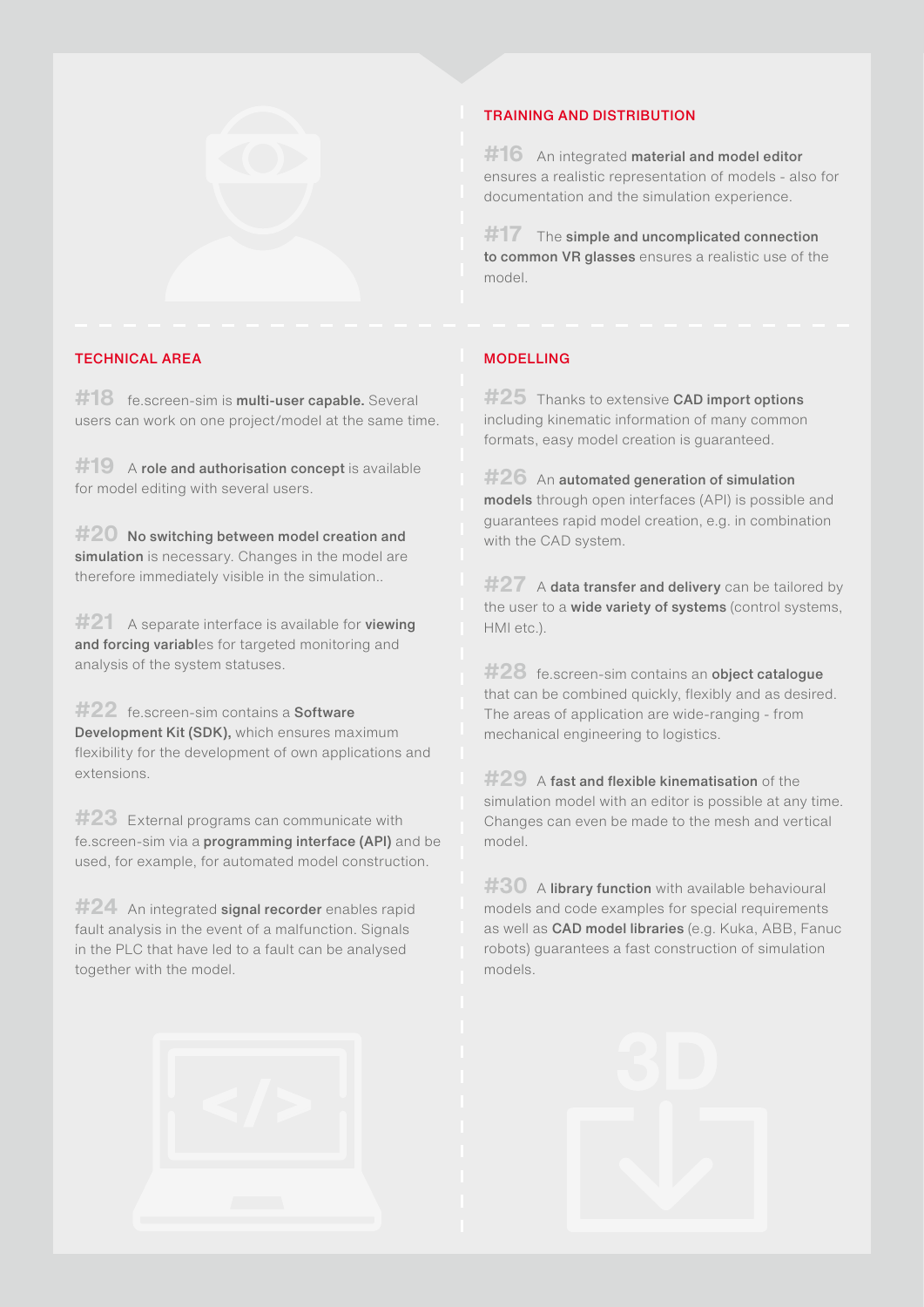#### CONNECTION OF CONTROL SYSTEMS, ROBOTS AND THIRD PARTY SYSTEMS

**#31** The assignment of variables and simulation elements is possible in the following ways:

- Graphical interface (drawing of connection lines)
- Tabular assignment (drag & drop assignment)
- Automated assignment via rule definitions

#32 fe.screen-sim contains interfaces to the most common control systems on the market: Siemens, Beckhoff, Wago, Schneider, Rockwell etc.

**#33** Recording simulations in a 3D video offers the possibility to move freely in the plant to analyse the processes during the simulation.

#34 New interfaces - such as future systems - can be created **quickly and easily** by the customer or by F.EE.



#### CREATING LOGIC ELEMENTS FOR DEVICES AND INTERFACE EMULATION

**#42** Function sequences can be created and edited as follows:

- FUP
- C#
- Own DLL developments or interfaces to third-party systems
- FMU/FMI

**#35** It is possible to **combine and use any number** of different interfaces for data exchange. For example, data from Excel, Visio or other subsystems can be transferred directly.

#36 A connection and combination even of a large number of controllers from different manufacturers is possible in a very flexible and simple way.

**#37** Safety-Signals can be simulated using the different manufacturer options.

#38 The operating modes **"Hardware in the Loop**", "Software in the Loop" and "Model in the Loop" as well as a mixed operation are possible.

**#39** Common robot systems - such as Kuka, ABB, Fanuc, Yaskawa, Stäubli or Universal Robots - can be connected via the manufacturers' software. This ensures realistic implementation without robot macros.

**#40** Control engineering processes can be simulated through interfaces to MATLAB® and Simulink®. This ensures that the simulation solution can be expanded for a wide range of applications.

**#41** Co-simulation with other simulation solutions such as WinMOD by Mewes & Partner, ISG-virtuos or even other systems - is possible. Other systems can be connected via an easily configurable interface, e.g. via "shared memory".

#### DATA SECURITY AND PROJECT MANAGEMENT

**#43** All project data is stored in a readable XML format and can therefore also be processed with other systems, such as PLM/PDM solutions.

**#44** Each time you save, a completly new set of project data is generated. This ensures a simple return to a previous situation in the model.

**#45** SQLite data from the selection of signals and simulation object parameters are generated for later evaluation and generation of reports and statistics.